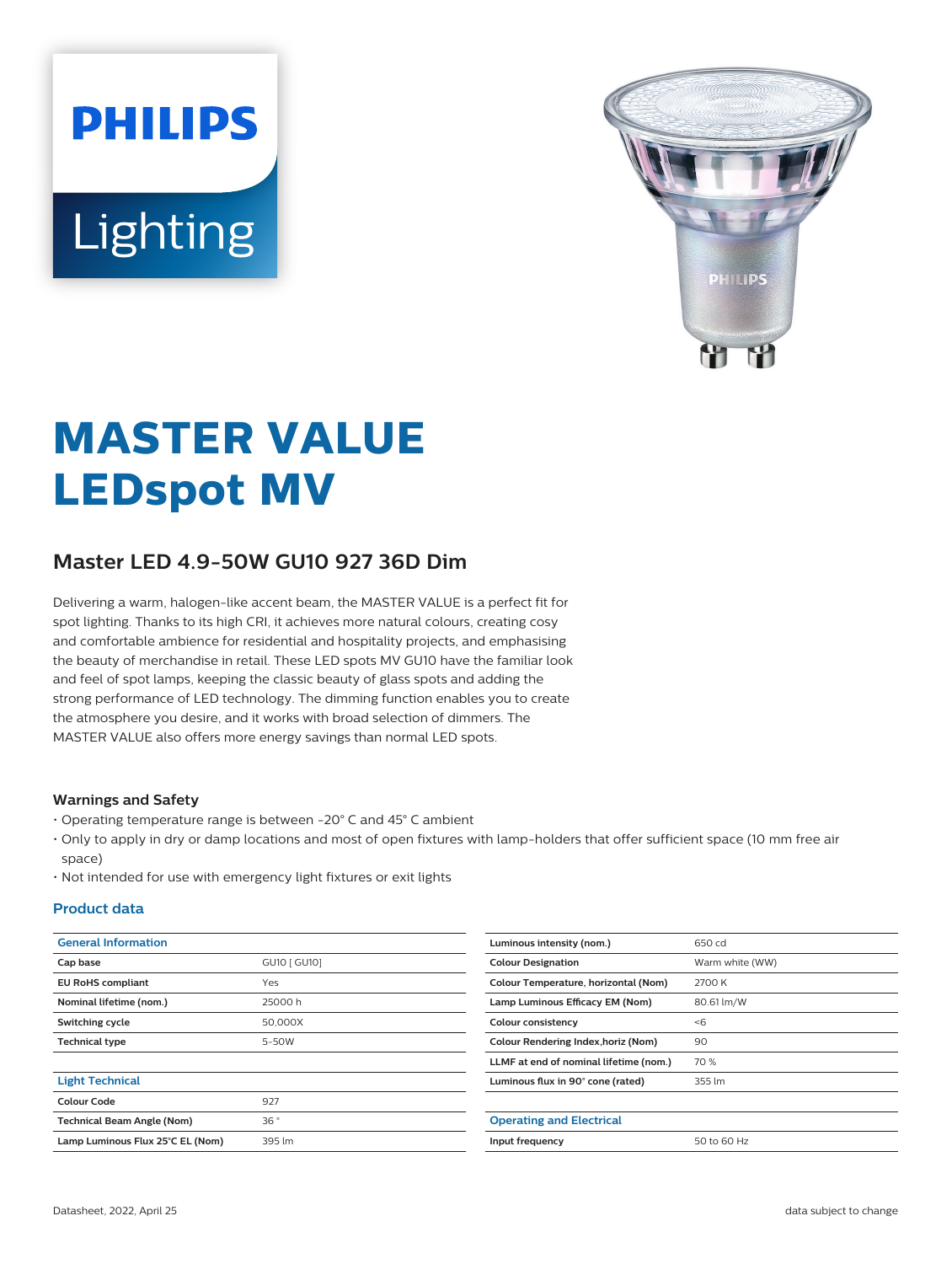# **MASTER VALUE LEDspot MV**

| Power (Rated) (Nom)              | 5 W                 |
|----------------------------------|---------------------|
| Lamp current (nom.)              | 27 mA               |
| Wattage equivalent               | 50 W                |
| Starting time (nom.)             | 0.5s                |
| Warm-up time to 60% light (nom.) | 0.5s                |
| Power factor (nom.)              | 0.8                 |
| Voltage (Nom)                    | 220-240 V           |
|                                  |                     |
| <b>Temperature</b>               |                     |
| T-Case maximum (nom.)            | 80 °C               |
|                                  |                     |
| <b>Controls and Dimming</b>      |                     |
| <b>Dimmable</b>                  | Yes                 |
|                                  |                     |
| <b>Mechanical and Housing</b>    |                     |
| <b>Bulb shape</b>                | PAR16 [ PAR 2 inch] |

| <b>Approval and Application</b>    |                                     |
|------------------------------------|-------------------------------------|
| Suitable for accent lighting       | Yes                                 |
| Energy consumption kWh/1,000 hours | 5 kWh                               |
|                                    |                                     |
| <b>Product Data</b>                |                                     |
| Full product code                  | 871869670731900                     |
| Order product name                 | Master LED 4.9-50W GU10 927 36D Dim |
| EAN/UPC - product                  | 8718696707319                       |
| Order code                         | 929001348808                        |
| SAP numerator - quantity per pack  |                                     |
| Numerator – packs per outer box    | 10                                  |
| <b>SAP</b> material                | 929001348808                        |
| SAP net weight (piece)             | $0.038$ kg                          |

## **Dimensional drawing**



**Master LED 4.9-50W GU10 927 36D Dim**

#### **Photometric data**



CalcuLuX Photometrics 4.5 Philips Lighting B.V. Page: 1/1

**Product D C** Master LED 4.9-50W GU10 927 36D Dim 50 mm 54 mm



**MASTER LEDspotMV 50W GU10 927 36D 355lm**

**Spectral Power Distribution Colour**